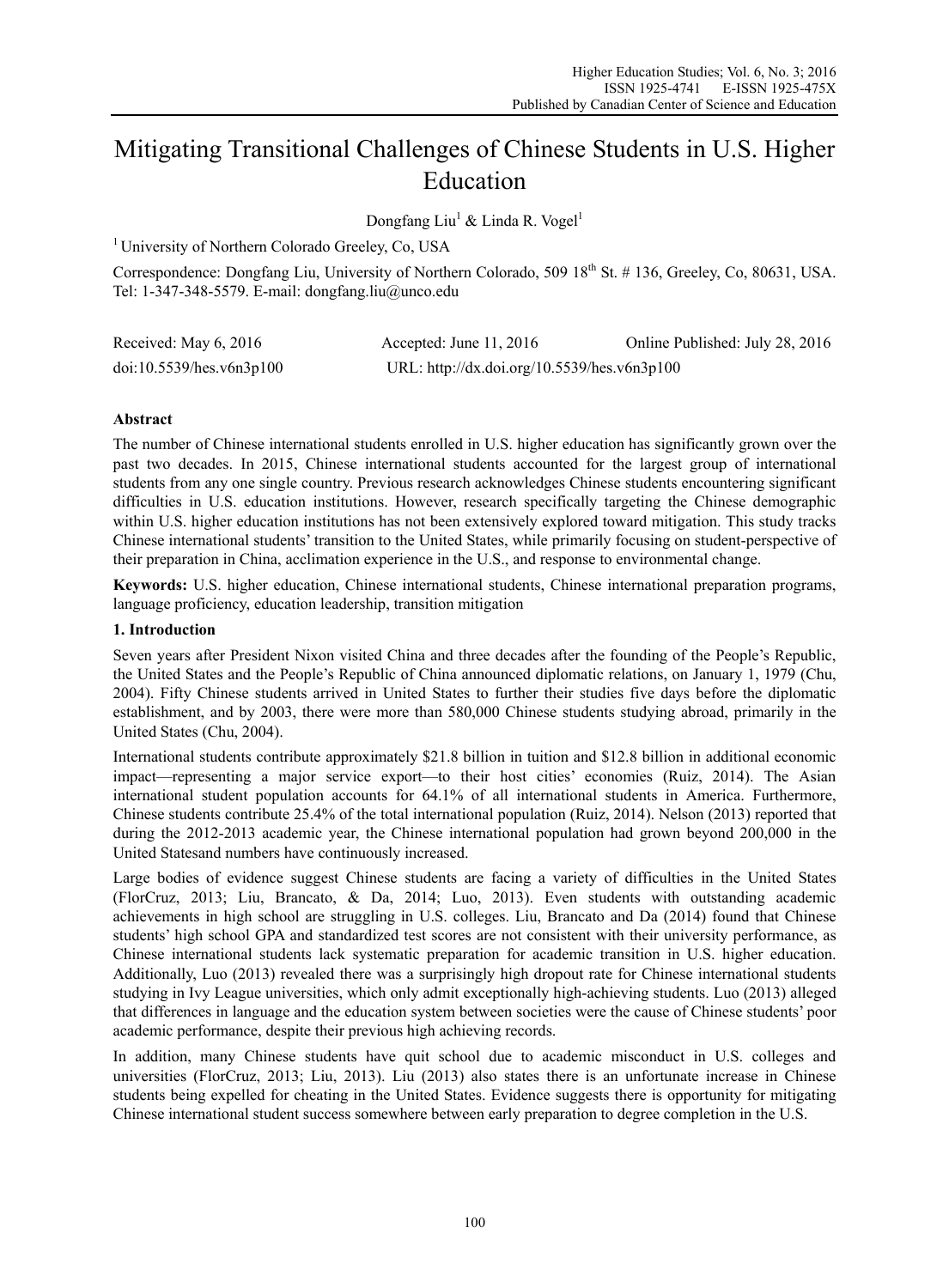# **2. Relevant Literature**

China's growth in U.S. educational demandshave grown exponentially over the past five to seven years (Abelmann & Kang, 2014; Bartlett & Fischer, 2011; Steinberg, 2011). Growth in demand is visible all across the nation. For instance, the University of Delaware has experienced increases in Chinese enrollment from eight people to 517 between 2007 and 2011 (Abelmann & Kang, 2014); Grinnell College, in rural Iowa, had 10% of the 2011 incoming class consist of Chinese international students (Steinberg, 2011); and Mount Holyoke College had enough Chinese applicants to fill its entire incoming freshman class (Bartlett & Fischer, 2011).

# *2.1 Current Preparation for Chinese International Students*

A major focus for Chinese student preparation is English language. Literature repeatedly stressed English language proficiency is vital to the success of international students in U.S. higher education because both academic and social adjustments require English language skills (Andrade, 2006; Yeh & Inose, 2003; Sawir, 2005).

English has gained huge popularity in China, and has become a key indicator for school performance (Jie  $\&$ Xiaoqing, 2006). This trend has increased the popularity of English language schools in China and the development of countless internet resources (Kettle, Yuan, Luke, Ewing, & Shen, 2012). Additionally, it is very common to see high school student organizations hosting English corners to help practice English language skills (Gao, 2012).

Many Chinese cities even have international schools and programs to prepare students to attend U.S. universities (Robinson & Guan, 2012). Beyond specializing English language training, these schools also use U.S. curriculum and educators to assist students' adaptability to the U.S. education environment (Robinson & Guan, 2012). In addition, Advanced Placement (AP) classes, which prepare high school students for the rigors of college-level work (Pope & Donald, 2013) have been taught in some Chinese international high schools (Robinson & Guan, 2012).

On a personal level, Chinese students aiming to study in U.S. universities are motivated to conquer the standardized tests required for admission. The Chinese tradition of education highly prioritizes test-based achievements (Yangyang, 2012; Liu & Lu, 2011; Liu & Teddlie, 2005). Due to this, Chinese students honestly believe that good test scores area strong indicator for admission and university success (Chen, 2009).

However, in the United States, research has articulated that successful transition periods are crucial for academic success in new environments for international students. Alspaugh (1998) states that during specific transition points, students can experience achievement losses in reading, mathematics, science, and social studies. Suido, Shaunessy, Michalowski, and Shaffer (2008) and Taylor, Pogrebin, and Dodge (2002) contend that U.S. college-preparatory programs, such as the International Baccalaureate (IB) Diploma Program, involves not only academic curricula challenges, but also require large amounts of time spent after school doing homework, developing projects, engaging in research, studying for exams, and participating in extracurricular activities. This is beneficial for Chinese international students, because researchers believe that preparation programs can help students to adapt smoother (Suido et al., 2008; Taylor et al., 2002).

# *2.2 Identified Challenges Regarding Chinese International Students*

Among the published literature on this topic, five reoccurring themes for challenges and stress among Chinese international students studying in the U.S. can be realized. These themes are: (1) language deficiency, (2) academic differentiation, (3) social exclusion, (4) emotional issues, and (5) financial pressures.

*Language deficiency*. The primary challenge to Chinese international students in U.S. higher education is language proficiency, and this challenge has been widely recognized by researchers for well over a decade (Andrade, 2006; Sawir, 2005; Yeh & Inose, 2003). Numerous research studies have identified and discussed Chinese students' difficulties with English (Wan, 2001; Yeh, 2000; Lin, 1998; Sun & Chen, 1997; Liu, 1995; Ye, 1992; Chang, 1990; Lou, 1989; Kao, 1987; Perkins, 1977). Kao (1987) stated after studying Chinese students who attended universities in Washington, D.C. that English proficiency was considered the major obstacle to Chinese students academic success. More specifically, the importance of listening deficiency is generally lacking, which has been deemed as the most frequently needed classroom skill and most critical determinant of an individual's academic success. Even more so than reading and writing skills or academic aptitude (Tweed  $\&$ Lehman, 2002; Upton, 1989; Lebauer, 1984; Diamond, Sharp, & Ory, 1983; Conaway, 1982). Wang (2003) attributed Chinese students' English language difficulties to four causes: (1) the over usage of slang or "Chinglish" expressions, (2) the lack of contextual knowledge or cultural background, (3) the misplaced focus of language training toward testing, and (4) lack of opportunity to practice English (Wang, 2003).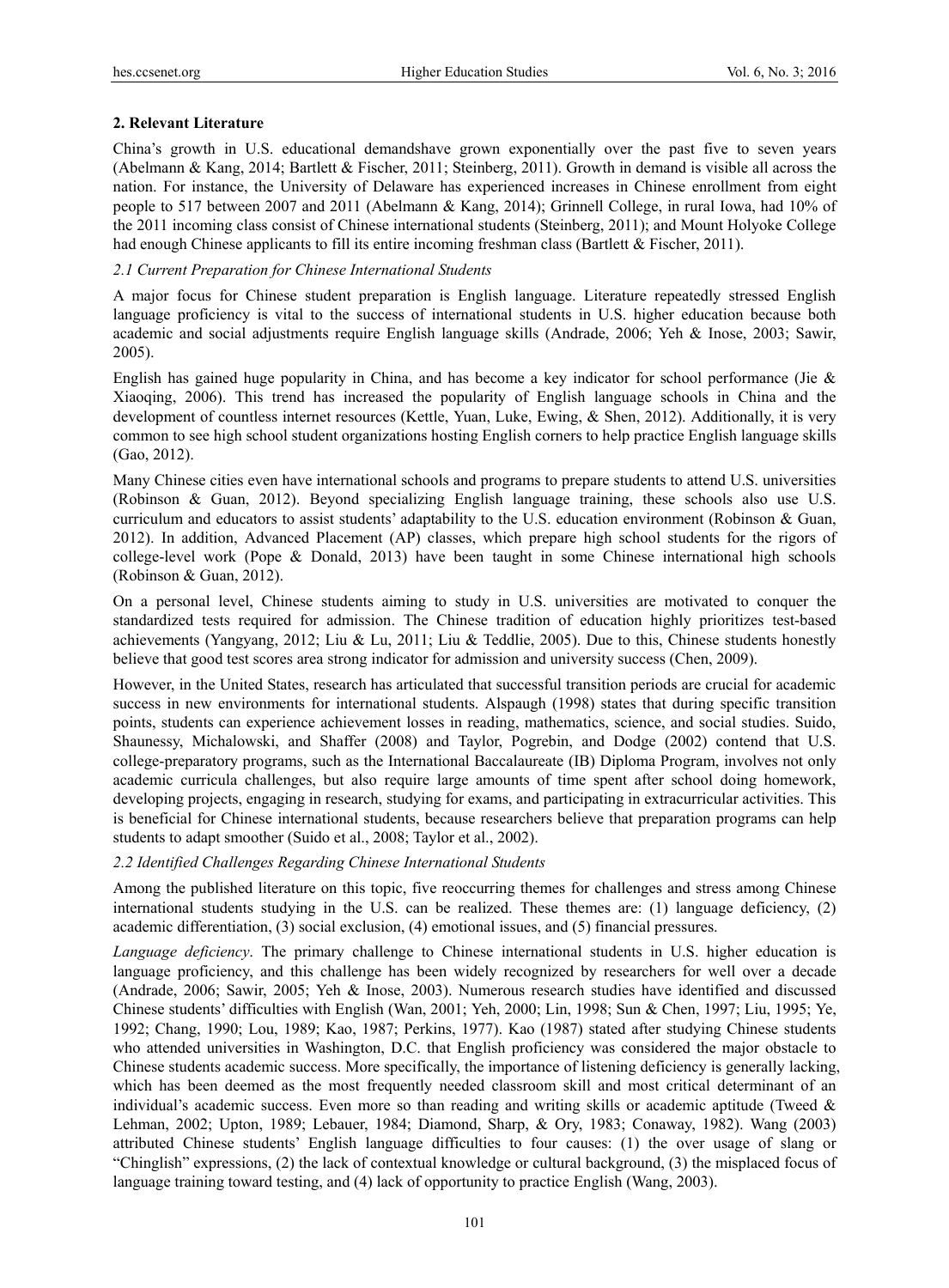*Academic differentiation*. Many Chinese students arrive in the U.S. expecting similar systems of education as delivered in China. Jinyan (2005) examined the effects of U.S. classroom instructional factors on Chinese students' comprehension. The results were congruent with past research findings on instructional factors that affect Chinese international students' classroom engagement, which include differing lecture organization, lack of textbook usage, lack of blackboard writing, lack of lecture summary, and increased amount of student participation and group work (Jinyan, 2005). These are all significant differences between Chinese education systems (Jinyan, 2005).

Additionally, Tweed and Lehman (2002) reported that U.S. classrooms are typically more Socratic-oriented, and therefore, professors value questioning, discussing, and group work involving active participation, which negatively affected Chinese students' ability to succeed (Tweed & Lehman, 2002; Holmes, 2004).

In contrast, there are also many differences between Chinese and U.S. higher education systems. In China, the central government plays a major role in directing the administration of all colleges and universities and providing uniform supervision and support of all foreign students in China (Donovan, 1981). Due to this, Chinese students often have difficulty understanding the highly decentralized and autonomous nature of U.S. education (Donovan, 1981). Moreover, schools in China provide a number of services which Chinese students automatically assume U.S. universities will also provide, such as, housing and course selections (Donovan, 1981).

*Social exclusion*. Bartlett and Fischer (2011) cited Jennifer Gregan-Paxton, an undergraduate advisor at the University of Delaware in saying, "Chinese students stuck together because they wouldn't necessarily get the warmest reception from their U.S. peers" (p. 5). The article introduced Chinese international students' grievances about their experiences in U.S. universities, including reports of professors ignoring Chinese students' questions and only responding to American students, Chinese students were given the cold shoulder while working on group projects, and U.S. peers pretend to welcome them, but they did not actually connect (Bartlett & Fischer, 2011; Yan & Berliner, 2009). Similarly, multiple researchers found that international students from East Asia, particularly from China, were inclined to have few friends in the U.S., or even no U.S. friends. These same east Asian students were also typically dissatisfied with the friendship quality when they did connect with U.S. peers (Fischer, 2012; Gareis, 2012).

*Emotional issues*. Many Chinese students face emotional issues, due to the extreme environmental transition, feeling of homesickness or loneliness, extreme cultural differences, and differing social networks (Ip, Chui, & Johnson, 2009; Zhao, Jindal-Snape, Topping, & Todman, 2008; Sawir, Marginson, Deumert, Nyland, & Ramiaet, 2008; McClure, 2007; Adelman, 1988). Some assertions made by Bochner, McLeod, and Lin (1977), Furnham and Alibhai (1985), and Sam (2001) indicate that international students who succeed in their new environment heavily rely on both social support and social connectedness.

*Financial Pressures*. Shao (2014) and Ruiz (2014) have examined the general schooling and living costs for Chinese students in the United States and identified that of the \$22 billion USD spent on tuition and living expenses in the 2011-2012 academic year, over 60 percent was financially supported solely by students' families. This was despite that fact that per capita Chinese income in 2013 was only \$6,807 USD (World Bank, 2014). The significant family contribution in the form of investment towards a student's education can often be a source of additional stress on Chinese students studying in the United States.

The five above mentioned themes of challenges affecting Chinese international students studying in U.S. higher education institutions are summarized in Table 1.

|            |                                                       | Andrade, 2006; Sawir, 2005; Wang, 2004; |
|------------|-------------------------------------------------------|-----------------------------------------|
|            |                                                       | Yeh & Inose, 2003; Tweed & Lehman,      |
|            |                                                       | 2002; Wan, 2001; Yeh, 2000; Lin, 1998;  |
| Language   | Stress resulting strictly from a lack of ability to   | Sun & Chen, 1997; Liu, 1995; Ye, 1992;  |
| Deficiency | functionally communicate.                             | Chang, 1990; Lou, 1989; Upton, 1989;    |
|            |                                                       | Kao, 1987; Lebauer, 1984; Diamond,      |
|            |                                                       | Sharp & Ory, 1983; Conaway, 1982;       |
|            |                                                       | Perkins, 1977                           |
|            | Stress resulting from factor relating to extreme      | Jinyan, 2005; Holmes, 2004; Tweed $&$   |
|            | differences in academic environments (ex. curriculum, | Lehman, 2002; Lin, 1998; Upton, 1989;   |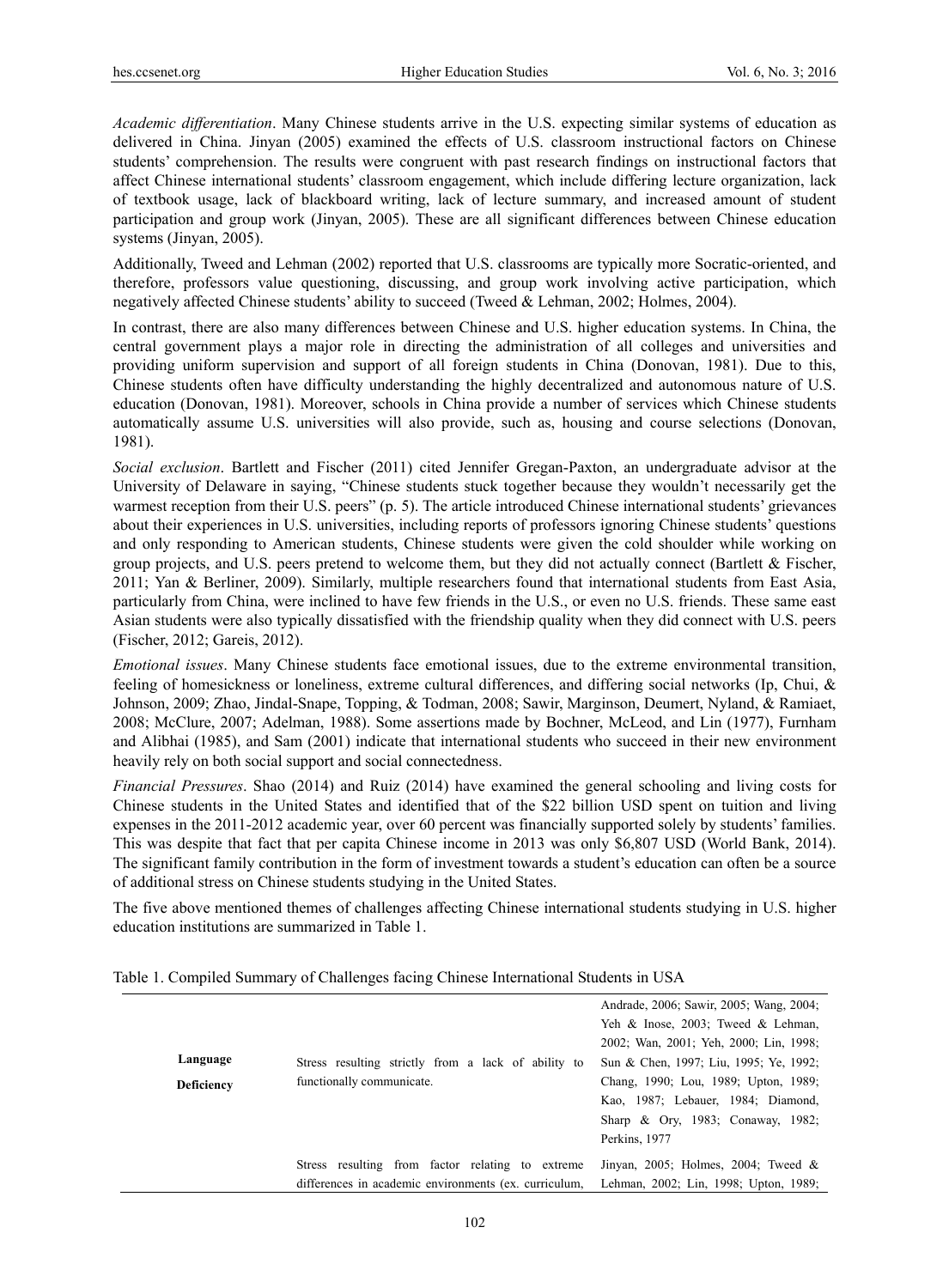| <b>Academic &amp; Institutional</b> | testing, teach and assignment design, university                                                                                | Lebauer, 1984; Diamond et al., 1983;                                                                                                                                                                                                                                         |
|-------------------------------------|---------------------------------------------------------------------------------------------------------------------------------|------------------------------------------------------------------------------------------------------------------------------------------------------------------------------------------------------------------------------------------------------------------------------|
| <b>Differentiation</b>              | services and involvement, etc.)                                                                                                 | Donovan, 1981                                                                                                                                                                                                                                                                |
| Social<br><b>Exclusion</b>          | resulting<br><b>Stress</b><br>from<br>negative<br>outward<br>intercommunication among peers, professors, and<br>administration. | Fischer, 2012; Gareis, 2012; Bartlett $\&$<br>Fischer, 2011                                                                                                                                                                                                                  |
| <b>Emotional</b><br><b>Issues</b>   | Stress resulting from personal factor (ex. home<br>sickness, extreme cultural differences, loneliness, etc.)                    | Yan & Berliner, 2009; Ip, Chui, &<br>Sawir,<br>Johnson,<br>2009;<br>Marginson,<br>Deumert, Nyland, & Ramiaet, 2008;<br>Zhao, Jindal-Snape, Topping, & Todman,<br>2008; McClure, 2007; Sam, 2001;<br>Adelman, 1988; Furnham & Alibhai,<br>1985; Bochner, McLeod, & Lin, 1977; |
| <b>Financial</b>                    | Stress resulting from the high cost of education in the                                                                         | Shao, 2014; Ruiz, 2014; Anders, 2014;                                                                                                                                                                                                                                        |
| <b>Pressures</b>                    | United States.                                                                                                                  | Golden, 2014; Kuo, 2014                                                                                                                                                                                                                                                      |

# *2.3 Limitation of Previous Research*

The evaluations from past studies thoroughly and consistently provide observational summaries of challenges Chinese students face in U.S. higher education institutions, however, research finding have not holistically approached the student transition process from pre-departure preparation to U.S. graduation in order to identifying preparatory short fallings and key areas for anticipatory mitigation to lessen or completely alleviate the discussed issues. To accurately inform educational policy towards addressing this dilemma, there is a need for comprehensive transitional analysis.

What is missing from prior studies are Chinese international student testimony beyond the identification of their challenges to include reflection on the preparation and transition process in a constructively critical way. This study analyzes Chinese students' perceptions of the preparatory and transitional process of studying in U.S. higher education institutions. This study also cross-references Chinese high school principals' perceptions on the topic in China, in order to more deeply begin to understand and interpret the issue of Chinese international student success.

# **3. Methodology**

The researchers conducted a phenomenological study as a qualitative method for analyzing student perceptions. In this study, experiences of phenomena referred to Chinese students' challenges in U.S. higher education institutions, which needed to be examined and investigated for the causation. To identify areas for mitigation of Chinese students' experience, the researchers conducted in-depth interviews with Chinese students currently studying in the United States (Colorado, California, and New York) then interviewed Chinese principals in order to avail a different perspective.

The research design of the study was built on four key dimensions: (1) Chinese international students who were currently enrolled in U.S. higher educations institutions; (2) Chinese international students who specifically attended Chinese international preparation programs; (3) Chinese Principals who's schooling arrangements specifically included international preparation programs; and (4) Chinese Principals whose schools have graduates attending or having attended U.S. higher education institutions.

Based on these four dimensions, this study was conducted through a two-phase research process. Phase one involved individual interviews of Chinese international students. Interviews were semi-structured and the sample only included Chinese students who were currently matriculated in U.S. universities, as the researcher didn't believe Chinese students who were only participating in a short-term study abroad had enough experience to accurately articulate the phenomenon. Phase two involved interviewing Chinese Principals. Participants were asked to answer the questions about how schools prepare students for future studies in U.S. higher education institutions and previous students' academic track records in U.S. colleges and universities.

This study was directed by students' perspective and focused on this research question: where in the preparatory and transition phase of study abroad is there potential to mitigate challenges facing Chinese international students studying in U.S. higher education? There searchers employed random sampling in the study by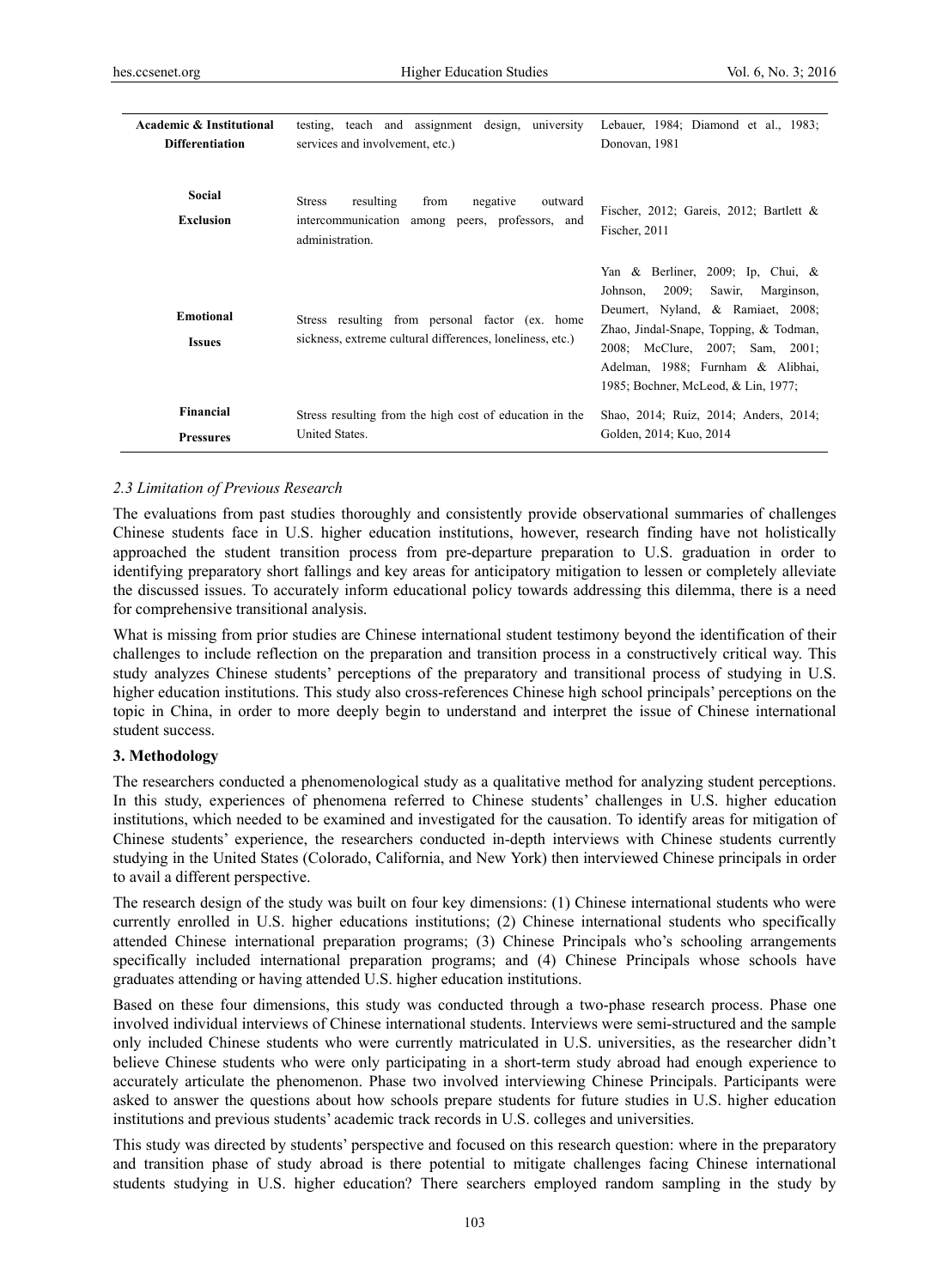approaching Chinese international students in locations with high Chinese international student populations. All the participants shared two significant dimensions: (1) they were currently enrolled in an U.S. college or university, and (2) they had experienced some degree of Chinese international preparation education in China.

Data included responses from both state universities with national rankings of 50 to 250 and more selective universities with national rankings from 1 to 50 (USNEWS, 2015). This diversity of participant population was able to represent differential schooling contexts and settings that host Chinese international populations with an array of distinctive achievement levels. One hundred and sixty-eight participants' responded and have been evaluated during this process.

With the assistance of the Chinese Ministry of Education, the researchers were able to meet 48 Chinese principals. Each principal spent roughly 30 to 60 minutes with the researcher and responded to the prepared interview questions. Collectively, the feedback from the interviews of Chinese students and principals portrayed a thicker description of this issue than prior research.

#### *3.1 Coding and Theme Identification*

Although the study was divided into two phases, analysis was performed across phases in order to compare emergent themes (Creswell, 1998). The phenomenological method from Colaizzi (1978) was employed while analyzing participants' transcripts. Results integrated all the themes into a very in-depth description of the phenomenon Table 2 illustrated the coding process utilized though some examples of recognized statements and phrases from student transcripts with the formulated meanings, and emerging themes from their associated meanings.

# Table 2. Example of coding process

| Recognized statements and phrases from student<br>interview transcripts:                                                                                                                                                           | Formulated Meaning:                                                                                                | Theme cluster:                                |
|------------------------------------------------------------------------------------------------------------------------------------------------------------------------------------------------------------------------------------|--------------------------------------------------------------------------------------------------------------------|-----------------------------------------------|
| For most of the time, I cannot fully understand the<br>course, so I record the course works and study them after<br>class by listening to the tape again and again. If I don't<br>do that, I probably cannot catch the next class. | Understanding lecture contents is hard a<br>real-time delivery speeds. Extra effort is<br>needed to stay on track. | Language impedes the academic<br>performance. |
| People discuss a topic and speak very fast to me, so I<br>don't talk too much. I'm fraught that my speed of speech<br>and my content will drag my group. I just nod along but I<br>might not understand their points.              | Language<br>ability led to<br>limited<br>understanding and limited group work<br>contributions.                    |                                               |
| I sometimes write the essay in Chinese and ask my<br>friends who are from English major to translate my<br>words in English and turn it in.                                                                                        | Assistance is needed to complete<br>written assignment.                                                            |                                               |
| It's so intimidating to speak in front of the class. I can do<br>better speech if I'm alone, but when speaking in public,<br>my voice just inflect and I start to grunt.                                                           | Anxiety of speaking ability reduced<br>willingness to participate.                                                 |                                               |

In the second phase, the researcher analyzed Chinese principals' responses to the questions pertaining to how to support their students in preparation to receive U.S. education and previous students' performance in U.S. colleges and universities. Analysis followed the steps described in the first phase. Themes identified during phase two were then compared against the Chinese international students' reflection derived in phase one. The researcher wanted to investigate if there was any connection between Chinese students' challenges and their preparation program and transition experience.

The process of analysis involved both deductive and inductive strategies. Once preliminary descriptions and themes were constructed, the researchers re-approached selected participants to validate if the themes were their original ideas. Member checking crossed locations and campuses, and the researcher used some of the responses from higher-ranking schools to inquire if participants from a lower ranking school would be adherent to the ideas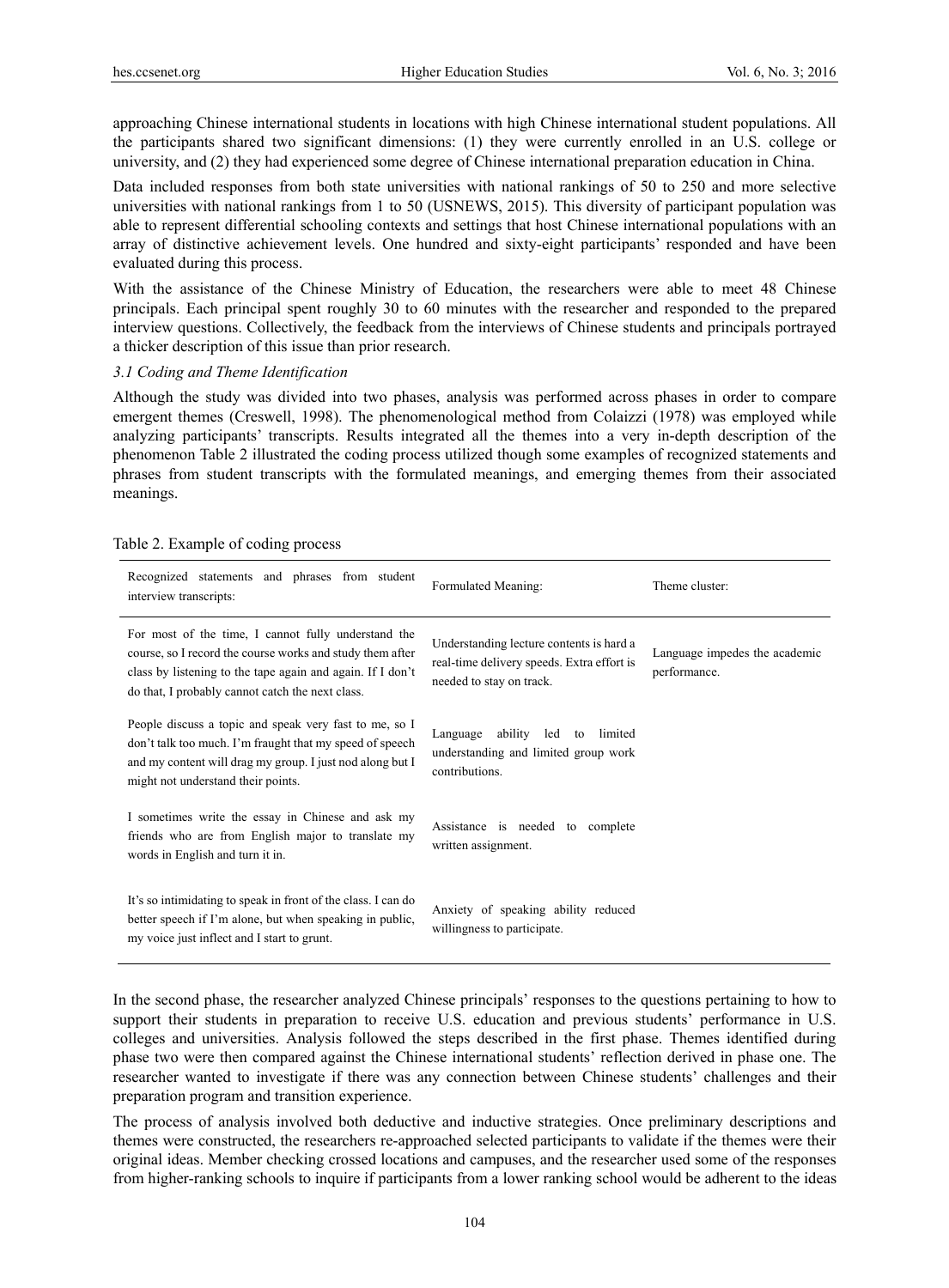and vice versa. The results indicate a high level of consistency in participants' perceptions from different school types. If new relevant themes occurred from the second-time visit to participants, then they were also included in the final description. In the end, from 218 verbatim transcripts, 228 significant statements and phrases were recognized and extracted, then arranged into the formulated meanings. Formulated meanings were then clustered into themes.

Using the protocols from Frankel (1999) and Meadows and Morse (2001), verification of this study was fulfilled through a review of existing relevant literature, strict adherence to the phenomenological method, bracketing of past experiences, proper documentation of observations and field notes, collection of appropriate data samples, identification of negative cases, and saturation of interview data. Validation of the study was within-project evaluation and was accomplished by multiple methods of data collection (interviews and document analysis), data analysis and coding by member checks by participants. The various phases of the study helped to create multiple viewpoints on the topic across issues relating to Chinese students' challenges in U.S. higher education institutions and potential areas for mitigation of challenges among the preparation and transition process between Chinese and U.S. educational institutions.

#### **4. Findings**

A sample of 168 Chinese international students who were currently enrolled in U.S. higher education institutions participated in this phenomenological study. The average high school GPA for students attending a state college or university was 3.2 (SD=0.4), while that of participants attending higher-ranking schools was 3.7 (SD=0.2). Similarly, average TOEFL score from higher-ranking schools was 105 (SD=4.2), which was higher than that of participants from a state college or university (Average=84, SD=10.3). These phenomena are congruent with the fact that higher-ranking schools expect higher students' academic achievements in the admission processes.

The average time for participants spent in U.S. institutions has less discrepancy between the two groups of participants: 1.5 years (SD=0.5 year) for a state college or university students and 1.5 years (SD=1 year) for more selective universities. Over the time spent in U.S. higher education institutions, nearly all sampled students experienced rising GPA performance, which indicates adaptation to a new academic environment. Among the 168 participants, only one person reported a decrease in GPA. However, the researchers regarded this as an outlier, as the student experienced a terrible injury and attributed his absence from classes to this phenomenon.

The self-reported GPAs are 3.7 (SD=0.2) for students from higher-ranking universities and 3.5 (SD=0.4) for those from state colleges or universities. The different academic achievements reflect the theory that education is sequential, and current performance is largely influenced by previous capacity (Moller, Stearns, Potochnick, & Southworth, 2011). In this case, participants who went to higher-ranking schools had higher high school GPAs and TOEFL scores than their counterparts who went to regular state colleges or universities.

The data analysis of student interviews led researchers to identify common themes among all students. The themes identified were (1) mitigation potential in China, (2) mitigation potential in the United States, and (3) mitigation potential in personal preparations.

#### *4.1 Student Perspective on Mitigation Potential in China*

While it is clear Chinese preparation programs have come a long way and appear to have good intent. The student reflection on their experiences arose common issues of hiring to few or under qualified foreign teachers, and generally speaking, managing student learning environments in a very similar way to traditional Chinese models.

All participants reported the experience of challenges due to language barriers, classroom settings, and emotional issues caused by cultural diversity. When asked about their preparation experiences, students described their programs as test-oriented and not focused on actual performance skills needed for studying and living in the United States. 100% of students interviewed regarded a negative attitude toward their preparation experience in Chinese programs.

Many students raised concerns over the curriculum language-medium used in preparation programs. A key dilemma for Chinese international preparation program is that most have to teach Chinese mandated curriculum in order to graduate students. While it was clear the students may not have been expecting a truly authentic "American" learning environment in China, they were expecting their books and classroom dialogue to be in English, and this was not the case for most students.

Additionally, what students labelled as most damaging to their preparation in China was the test-oriented learning focus of curriculum. Most students expressed concerns over their programs specifically focusing on preparing for entrance exams (TOEFL/IELTS/ACT/SAT). Interview statements such as, "my school was only a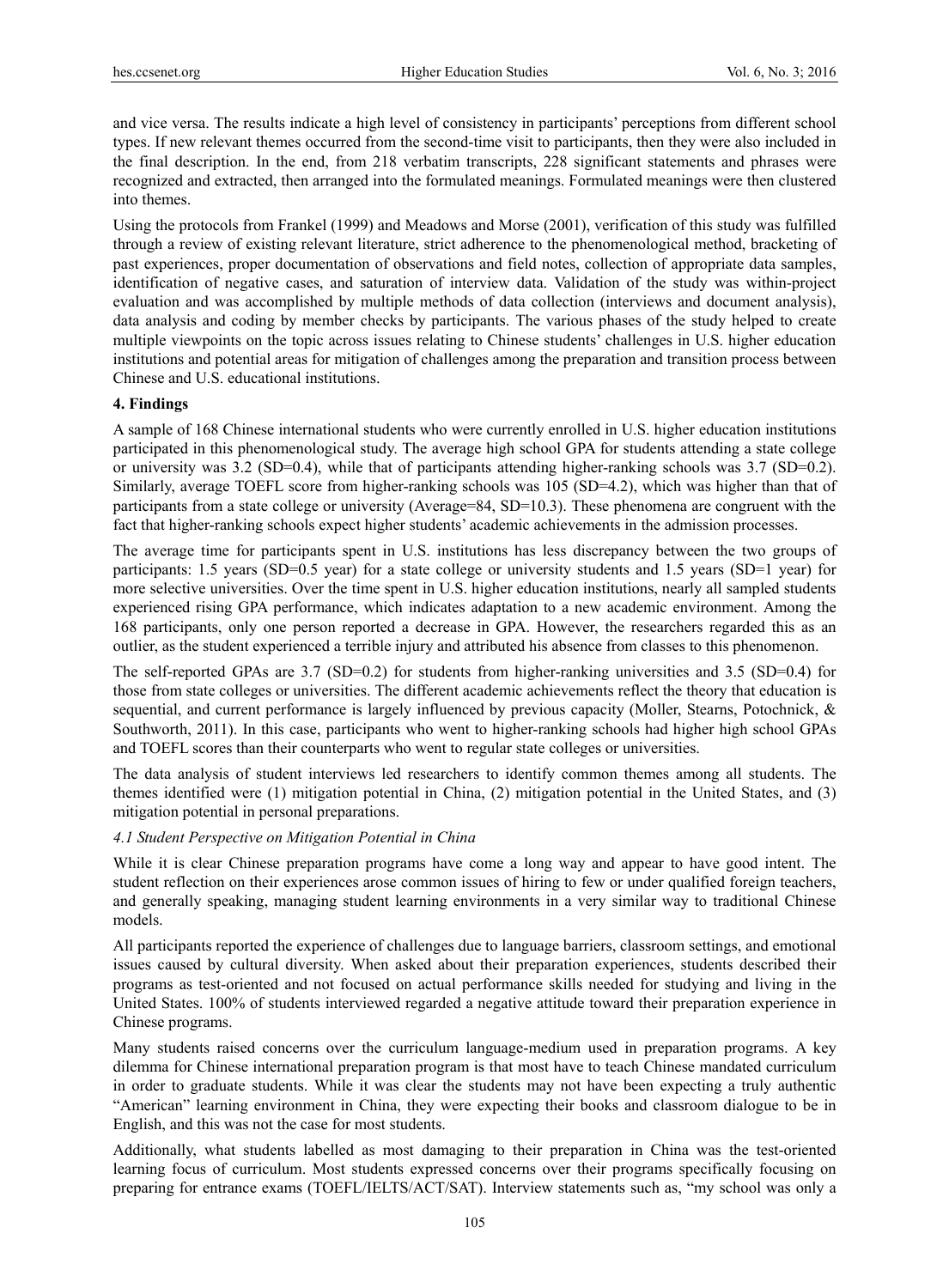TOEFL training center" were very commonly observed. In addition, many participants complained that their former schools barely offered any "American" curriculum, and when they did, the content was not delivered as taught in the United States.

#### *4.2 Student Perspective on Mitigation Potential in USA*

Student perspective on mitigation in the USA was not quite as unanimous as the perspective on Chinese international preparation programs. Likely because of the widely varying practices for international students throughout the United States. However, student interviews revealed a number of areas for improvement among U.S. higher education institutions supporting the Chinese international students' transition process.

Regardless of the language proficiency, many among this sample of students were expecting a short-term language transition program, or class. Something to act as a bridge and jump start the transition. As one participant explained, "I think the language jump course in my school was very helpful, because all my classmates could not speak Chinese, so I was forced to use English everyday. My language skills grew dramatically in those few days."

Chinese international students also were expecting a step beyond the traditional institutional orientation which was not widely offered among this student sample. Given the widely understood knowledge of extreme social and cultural differences, many Chinese international students expressed frustrations that they were not exposed to the classroom environment prior to the first days of classes. Discussions about evaluation standards, classroom participation, developing course schedules, and working in teams were all very common themes of anxiety among students which were usually left unaddressed upon arrival.

Furthermore, students in this interview sample generally expected some degree of extended institutional outreach to assist socialization. Most institutions are already offering something, however, the result from these efforts are very mixed and the duration for which assistance programs are offered usually taper off soon after the beginning of the semester. It was very clear that most students report experiencing varying levels of emotional issues, which they associate with negatively affecting their studies, and in most cases students were expecting institutions to be offering a wider variety of social programs to help jump start the development of their friendship circles.

# *4.3 Student Perspective on Mitigation Potential in Personal Preparation*

In additional to the obvious stakeholders in China and the United States, the researchers identified students themselves as being a third potential area for mitigation. This was concluded through analysis of both student and principal responses (while the first two areas of mitigation were based solely on the students' perspective).

Feedback revealed that a possible challenge for Chinese international students may be caused by their socioeconomic status. It was a very commonly reported issue in principal interviews that students encounter difficulties because they lacked the skills and motivation to process the problem. Based on the principals' comments, 100% of Chinese international students transitioning from their preparation programs came from middle, upper middle, or very wealthy families. Home lives among these classes generally are very secure in China. Students' families could easily afford to provide all the requirements for personal studies and survival throughout the formative year of life. Therefore, students were not conditioned for such independence and typically underdeveloped in the skills required for coping with adapting to new environments all on their own.

One specific exert worthy of highlighting from a Chinese Principal at an International Preparation school is listed below:

"There are many things that school cannot help the students for. One example of 'many things' I talk here refers to the fact that some of our students are pretty spoiled by their parents and lack the ability to live by themselves. My school offers a parent training course to teach them (parents) how to behave at home in order to help their children's independence, but it looks like we don't have a very positive impact on the outcomes. We get news about students being expelled by American schools for constant truancy and absence from class, and we have also seen some reports that students couldn't handle independent life in the foreign country and chose to come home."

Students responses matched the highlighted Principal comments. Especially, for Chinese international students who had low GPA or TOEFL scores. Responses implied that their motivations to resolve the difficulties were not always very strong, and many of the difficulties could have been initiated through their family life in China. Comments, such as "I got used to being taken care of all the time at home. But now, I don't know how to handle all the responsibility without support" and "I don't want to attend class if it is not midterm or a final" very clearly illustrated correlation to Principal claims. Further motivation issues were identified in statements such as,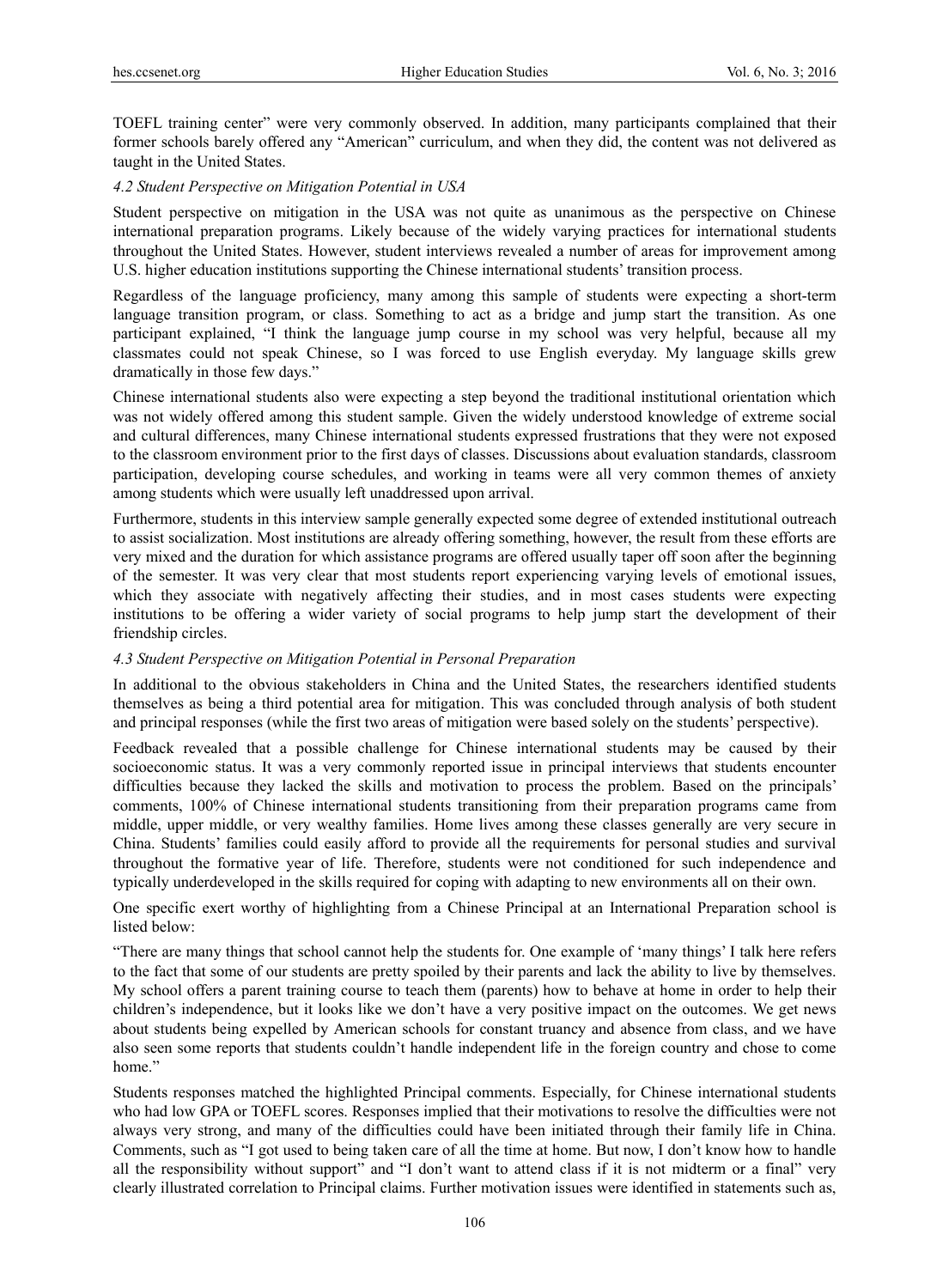"…they (professors) need your attention all the time. I cannot study 24 hours a day. I feel like a slave". These statements were particularly interesting, as the level of rigor in Chinese K-12 education is very often regarded as being greater than that of K-12 programs in the United States.

# *4.4 Principals' Perspectives on the Issues*

A qualitative survey was administered to a sample of 48 principals in Chinese high schools. This survey was administered parallel to the Chinese international student sample and addressed similar aspects of educational preparedness for study in the United States, such as, availability of preparation programs for international study, common challenges faced among their students, and potential solutions for improving the preparations of students planning to study abroad. Furthermore, the survey administered to Chinese high school principals also request information regarding the current policy in place for tracking students who leave their respective high schools to study abroad. Interestingly enough, only some of the common themes identified among the sample of Chinese high school principals match the results derived from the survey administered to the Chinese international students currently attending colleges and universities in the United States.

Theme one: All Chinese international students are facing challenges. Among the Chinese high school principals, 100% of Chinese high school principals clearly stated their students commonly face challenges in U.S. higher education. Not one principal denied their students commonly face challenges when studying in the United States. But many principals attributed the challenges to uncontrolled external variables, such as home life, in China influencing the transition beyond the school's individual control.

Theme two: 100% of respondents stated they provide some type of preparation for U.S. education. Furthermore, about 50% of principals specifically state they utilize U.S. curriculum for preparation. However, many principals also specifically stated common challenges among students as "ways of learning" or "ways of teaching" in the United States, which resonate with students' statements feeling unprepared for new classroom settings. This data seems to be a contradiction. Otherwise, it may lead to the conclusion that simply utilizing U.S. curriculum is not an effective preparation technique. Approximately 40% of Chinese schools utilizing U.S. curriculum also mention a common theme of their students' challenges being related to the American style of teaching and learning.

Theme three: Language and culture training is what students need to be prepared for U.S. higher education institutions. Approximately 80% of principals responded that English language and culture preparation would help improve preparation for U.S. higher education. This seems obvious, but it is clearly supported by the data provided by both Chinese students and principals. Similar to the students' demand for additional classroom preparation, many of the Chinese principals also suggested that intensive English programs or short-term summer exchange programs are key elements that may better prepare students for attending colleges and universities in the United States. Principals believe that language and culture are keys to success, because language barriers and cultural difficulties can cause tremendous emotional stress on students and in turn impair students' school performance.

# **5. Discussions**

Chinese students were highly unsatisfied with the common phenomena that preparation programs (1) utilized Chinese textbooks instead of American English, (2) employed Chinese staff to teach most of the courses, and (3) lacked U.S. standards of evaluation. While, Principals primarily point to language, culture, and family life as the basis for addressing student challenges.

It is clear that both school preparation programs and students' individual initiatives have the power and responsibility to increase personal preparedness for education in the United States. While Chinese classes are striving to more closely emulate the style and experience of the U.S. classroom, students also must be seeking out additional language and culture training. Whether it is via short-term exchanges or participation in additional intensive English programs. Chinese students' mastery of the English language is the number one recommendation for increasing success in the United States by Chinese high school principals and experienced international Chinese students studying abroad.

# *5.1 Theoretical Elements*

Although prior research contended that numerous factors, including academic and financial difficulties, interpersonal problems, cultural barriers, racial discrimination, alienation and homesickness, and loss of social support, can influence international students' performance in school (Hsu, 2003; Yeh & Inose, 2003; Altbach & Teichler, 2001), this study did not find evidence to substantiate the factor of financial difficulties, which verified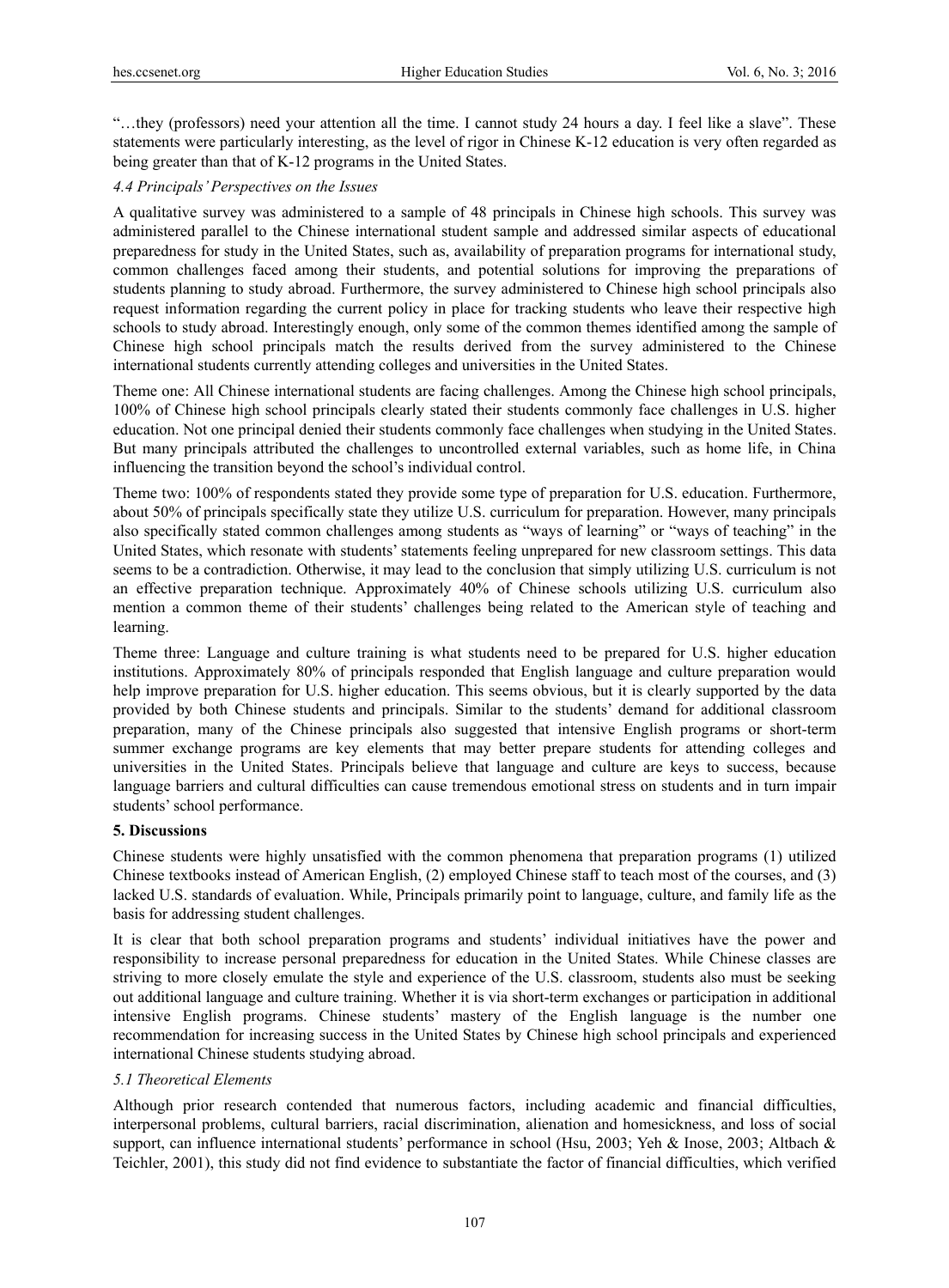the analysis from the literature review that this challenge might not be a major issue for Chinese international students.

However, the clusters of significant responses indicating acculturation barriers reflected the previous findings of cultural barriers, racial discrimination, alienation and homesickness, and loss of social support. The researcher believe the theme of acculturation barriers also expounded the report from Fischer (2012) and Gareis (2012) that Chinese international students are inclined to have little or no U.S. friends and are normally dissatisfied with the quality of their friendships with American peers.

This study also progressed research by beginning to trace causation of student challenge. Through in-depth student interviews, researchers found significant clues for justification of "educational shock" experienced by Chinese students. The response from Chinese students explicitly indicated their preparation programs in China had missed the opportunity to adequately develop their academic potential. However, Chinese principals did not approve this unilateral idea, siting external variables as the source of trouble, but a unanimous negative attitude from Chinese students reflect room for improvement in Chinese preparation programs and suggest the need for future research.

# *5.2 Possible Solutions and Implications*

*U.S. higher education institutions*. More social activities could be planned for international students to meet American friends and connect with the local communities. For instance, universities could incorporate cultural ambassadors and host family programs. Student feedback highly supported programs where local students and families voluntarily helped international students' acclimation process. Comments as "my ambassador helped me with registration, which I have never done before. Without the help, I would have struggled at the beginning", or "my parents (host family) show me around the school and community and told me what I can do for recreation so I don't feel like I'm just a foreign student but a resident of the town" are widely recognized by students as direct contributors to their success in the United States.

Additionally, U.S. universities should consider providing a more comprehensive guide for new Chinese students. Student feedback emphasized the importance of receiving pre-departure information as a critical component to reduce stress. In many cases, this was the first time students and families had applied for visas, booked international flights, arranged ground transport from airports, and signed housing agreements. All these details were mentioned as stress factors simply because of the planning process.

Chinese students stated "I wish my school offered me a flow chart of all the information and tasks I needed to complete from starting my application to attending my first class" and "my parents were very anxious because they could not understand the admission documents and were worried that I may run into trouble after entering the U.S. without a full plan". A more transparent, pre-departure guide for Chinese students would likely alleviative these difficulties. Furthermore, a guide with a second version in Chinese would be highly recommended as a best-practice to communicate with parents and grandparents of enrolled Chinese students.

U.S. universities should also consider arranging transitional courses for international students to prepare for real classroom scenarios prior to the first day of classes. Transitional courses should focus solely on authentic classroom immersion and activity engagement. Students specifically reported an interest in learning about environmental scenarios, course and lesson arrangement, testing schedules and organization, and general classroom demeanor.

*Chinese educational institutions*. Increasing authenticity of U.S. education exposure is suggested in the preparation phase. The first, and most obvious student suggestion was to increase the number of qualified native English speaking teachers. However, budgets and access play a significant role in the existing number of teachers. So, if the initial suggestion is not possible, student also suggest resolving the shortage through incorporation of technological tools and Internet based online courses. A secondary suggestion was shifting coursework materials to be entirely in English.

Additionally, many students suggested that Chinese international preparation programs should focus on developing relationships which can offer exchange program opportunities to students. This should not significantly affect the cost or structure of Chinese schools, but rather increase access for Chinese students and families to seek additional experience-based preparation opportunities. Students consistently mentioned the value of such opportunities and highly recommended Chinese schools placing more emphasis on encouraging students to pursue experience-based education opportunities.

*Personal Preparation*. Best-practices for success in the transition to U.S. institutions are known to be engaging in extra curricular activities, interacting with peers and developing friendship circles, and actively participating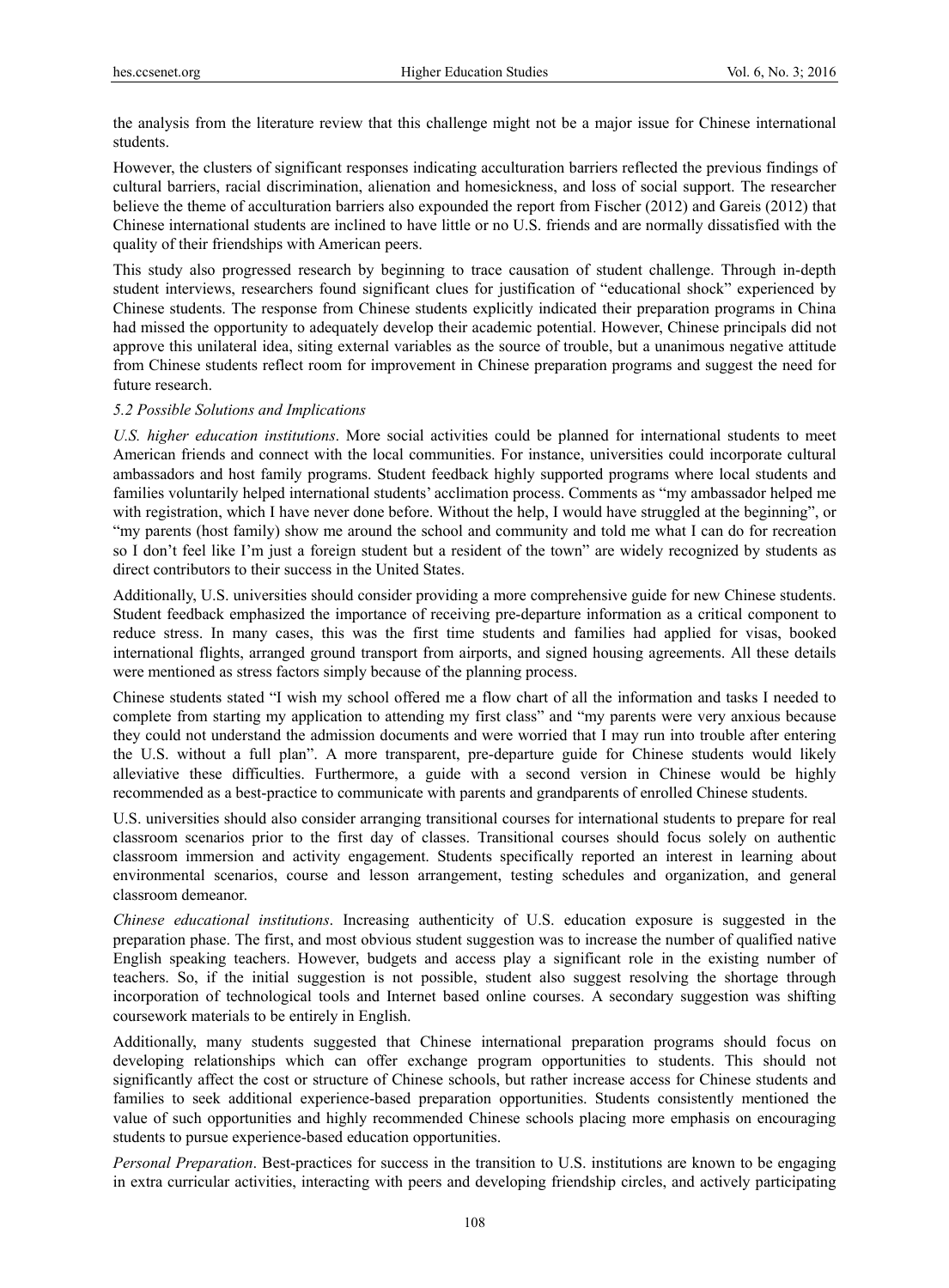in class. The variables require self-awareness, confidence, and dedication in order to be implemented. One can not assume that it is entirely the responsibility of Chinese and U.S. institutions to mitigate student challenges without the exertion of internal effort. However, the ideal mitigation technique will involve both internal and external initiatives.

Internally, self-motivation and confidence area very significant contribution to success, as students described, "keep using the language and don't be afraid that you will make mistakes". This study notices that students from higher-ranking universities generally described employing more academically rigorous learning strategies, such as reading grammar books, memorizing vocabulary, practicing speaking with a language partner, and so forth. Responses such as "I'm still reading academic papers everyday", and "find ways to discuss an academic topic with you American friends" emerged more frequently in this group of participants. By contrast, students from low-ranking schools preferred more entertaining manners to study their language. The sense is evident in a number of descriptions such as, "I just watch movies all the time. It makes me relax while learning the language" and "I love TV shows and I think it's a good way to practice your listening skills. Some channels even have subtitles and it's a fun way to learn".

The practice of English language development techniques should not wait for living in the United States. Rather, students should be more self-aware of the necessity of communication skills and be personally developing them outside of Chinese classrooms prior to U.S. enrollment. Then, students should be sustaining this practice in the U.S.

# **6. Conclusion**

Through analyzing the student and Chinese perspective surrounding transitional challenges, the researchers were able to provide insightful information for education administrators from both the U.S. and China in order to begin mitigation of the well known challenges facing Chinese international students studying in the United States. Research findings may also serve as a guide for individuals and their families when preparing for study abroad, as it is clear that the responsibility of a successful transition process is not entirely on the shoulders of Chinese and U.S. institutions. All three stakeholders have improvement that can be made in order to most effectively mitigate the challenges and promote student success.

Moving forward, student interviews have suggested that international high school programs in China should maintain an effective balance between a test-oriented academic culture and practical language training, which is more aligned with the real U.S. school environments. Successful international preparation programs should focus on structuring authentic U.S. classroom experiences in Chinese. This would include using authentic textbooks, evaluation standards, and English as a teaching medium. Furthermore, Chinese teaching practices among international schools should provide exposure to learning activities such as pop quizzes, presentations, term papers, group projects, and consistent class participation that is integrated into the course grade book.

U.S. higher education institutions need to approach mitigation from a services and policy perspective. Chinese students specifically expressed an expectation of my comprehensive and transparent pre-departure information. Additionally, Chinese students expressed serious interest in a pre-semester orientation of the U.S. classroom. However, the third complementary piece of improvement is for internal professional development of institutional teaching faculty. As professors are in the front line of communication with Chinese international students, they need to be aware of this information. For newly transitioned students, it may be beneficial to initiate policies which announce assignments involving participation and group work further in advance to allow Chinese students to do extra preparation.

Chinese students as individuals are the third stakeholder, and potentially the most crucial element of challenge mitigation. This category includes personal work ethic and attitude, but also extends beyond into family life. The researchers are suggesting that without losing connection with the strong family values shared among the Chinese culture, Chinese parents should begin working more closely with administrators of Chinese international preparation schools. As it is clear that both home and school environments have contributions to the pre-transition preparation process.

# *6.1 Future Research*

Some limitations of this study include (1) the absence of complete post-graduate tracking data from Chinese high schools, (2) a fairly small sample size of high school principal respondents in relation to the size and variability of China, and (3) the inability to accurately collect data from schools without receiving diplomatic-style responses.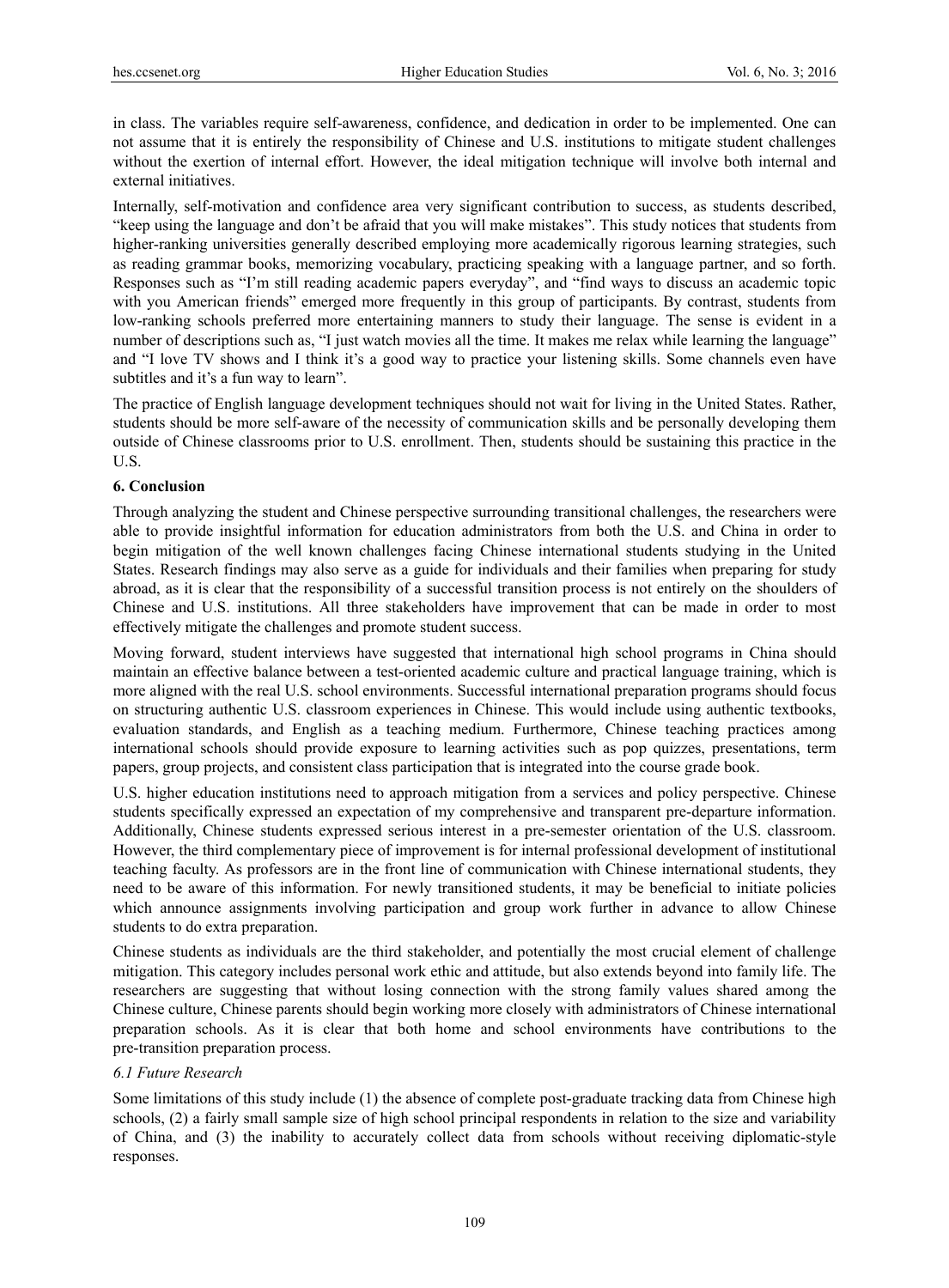While 100% of Chinese principals stated their school is currently doing some type of post-graduate tracking of students attending U.S higher education, the researchers were not given any tangible data or provided with many specifics to exact policies for student tracking. Only one principal offered additional information regarding student tracking; that school tracks students for one-year post-graduation. This type of data on a much larger scale would be very beneficial for evaluating the effect of preparation changes and improvements. Additionally, follow up studies would benefit from data that spans a duration greater than one year after high school graduation.

Furthermore, this study was heavily focused on the Chinese students' perspective that were currently studying in U.S. universities toward mitigating transition challenges. Additional research that collects data of students currently studying in Chinese preparation programs and recent graduates from U.S. high education may be valuable for providing a more holistic interpretation of Chinese student challenges, the origins of their challenges, and affect of mitigation strategies on such challenges.

#### **References**

- Abelmann, N., & Kang, J. (2014). A Fraught Exchange? U.S. Media on Chinese. International Undergraduates and the American University. *Journal of Studies in International Education*, *18*(4), 382-397. http://dx.doi.org/10.1177/1028315313479852
- Adelman, M. B. (1988). Cross-cultural adjustment: A theoretical perspective on social support. *International Journal of Intercultural Relations*, *12*, 183-204. http://dx.doi.org/10.1016/0147-1767(88)90015-6
- Alspaugh, J. (1998). Achievement loss associated with the transition to middle school and high school. *Journal of Educational Research*, *92*, 20-25. http://dx.doi.org/10.1080/00220679809597572
- Altbach, P. G., & Teichler, U. (2001). Internationalization and exchanges in a globalized university. *Journal of Studies in International Education*, *5*(1), 5-25. http://dx.doi.org/10.1177/102831530151002
- Anders, M. (2014). *Luxury cars on campus: Chinese students at MSU flock to BMWs, Maseratis, other high-end autos*. MLive Media Group. Retrieved from http://www.mlive.com/lansingnews/index.ssf/2014/04/michigan\_state
- Andrade, M. S. (2006). International students in English-speaking universities: Adjustment factors. *Journal of Research in International Education*, *5*(2), 131-154. http://dx.doi.org/10.1177/1475240906065589
- Bartlett, T., & Fischer, K. (2011, November 3). The China Conundrum. *The New York Times*. Retrieved from http://www.lexisnexis.com/hottopics/lnacademic/
- Bochner, S., McLeod, B., & Lin, A. (1977). Friendship patterns of overseas students: A functional model. *International Journal of Psychology*, *12*, 277-297. http://dx.doi.org/10.1080/00207597708247396
- Chang, S. J. (1990). *A study of language learning behaviors of Chinese students at the University of Georgia and the relation of those behaviors to oral proficiency and other factors* (Unpublished doctoral dissertation). University of Georgia.
- Chen, L. (2009). *The effects of tutoring in preparing Chinese students for the scholastic aptitude test* (Doctoral dissertation). Retrieved from  $\alpha$ http://0-search.proquest.com.source.unco.edu/docview/1140142578?accountid=12832
- Chu, T. (2004). 150 Years of Chinese Students in America. *Harvard China Review*, *5*(1), 2-7.
- Colaizzi, P. F. (1978). Psychological research as the phenomenologist views it. In R. Valee, & M. King (Eds.), *Existential phenomenological alternatives in psychology* (pp. 48-71). New York: Oxford University Press.
- Conaway, M. (1982). Listening: Learning too and retention agent. In A. S. Algier, & K. W. Algier (Eds.), *Improving reading and study skills*. San Francisco: Jossey-Bass.
- Creswell, J. (1998). *Qualitative inquiry and research design: Choosing among five traditions*. Thousand Oaks, CA: Sage.
- Diamond, N. A., Sharp, G., & Ory, J. C. (1983). *Improving your lecturing*. Retrieved from http://0search.proquest.com.source.unco.edu/docview/63126256?accountid=12832
- Donovan, K. C. (1981). *Assisting students and scholars from the People's Republic of China: A handbook for community groups*. The committee on scholarly communication with the People's Republic of China and the National Association for Foreign Student Affairs, Washington, D.C.: National Association for Foreign Student Affairs.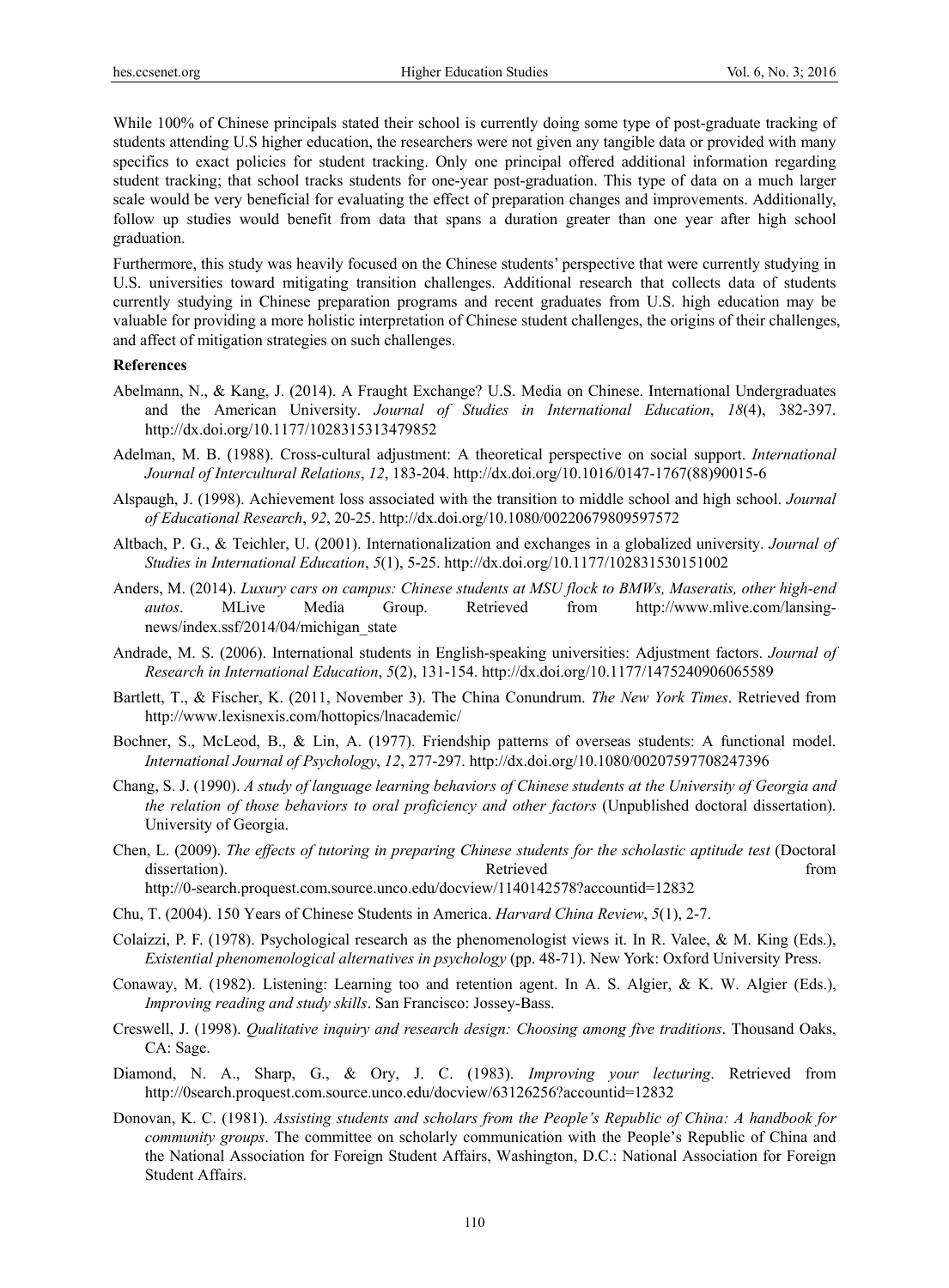- Editorial. (2009, December 22). *Great initiative for local students*. The Press-Republican. Retrieved from http://www.lexisnexis.com/hottopics/lnacademic
- Fischer, K. (2012, June 14). Many foreign students find themselves friendless in the U.S., study finds. *The Chronicle of Higher Education*. Retrieved from http://www.lexisnexis.com/hottopics/lnacademic/
- FlorCruz, M. (2013, October 30). 1 In 4 Chinese students drop out of ivy universities and return home for jobs. *International Business Times*. Retrieved from http://www.ibtimes.com/1-4-chinese-students-drop-out-ivy-universities-return-home-jobs-1446382
- Frankel, R. M. (1999). Standards of qualitative research. In B. F. Crabtree, & W. L. Miller (Eds.), *Doing qualitative research* (2nd ed., pp. 333-346). Thousand Oaks, CA: Sage.
- Furnham, A., & Alibhai, N. (1985). The friendship networks of foreign students: A replication and extension of the functional model. *International Journal of Psychology*, *20*, 709-722. http://dx.doi.org/10.1080/00207598508247565
- Gao, S. (2012). The biggest english corner in china. *English Today*, *28*(3), 34-39. http://dx.doi.org/10.1017/S0266078412000296
- Gareis, E. (2012). Intercultural friendship: Effects of home and host region. *Journal of International and Intercultural Communication*, *5*, 309-328. http://dx.doi.org/10.1080/17513057.2012.691525
- Golden, H. (2014). Perception of Chinese students as wealthy overlooks majority. *Daily Emerald*. Retrieved from http://dailyemerald.com/2014/03/11/perception-of-chinese-students-as-wealthy-overlooks-majority/
- Harris, D. (2012, January 11). Chinese students in America. It's bad out there. *China Low Blog*. Retrieved from http://www.chinalawblog.com/2012/01/chinese\_students\_in\_america\_why\_do\_they\_ even\_bother.html
- Holmes, P. (2004). Negotiating differences in learning and intercultural communication: Ethnic Chinese students in a New Zealand University. *Business Communication Quarterly*, *67*, 294-307. http://dx.doi.org/10.1177/1080569904268141
- Hsu, P. Y. (2003). *An assessment of counseling needs of international students at University of Wisconsin Stout* (Masters of Science thesis). WI University of Wisconsin-Stout, Menomonie.
- Jie, L., & Xiaoqing, Q. (2006). Language learning styles and learning strategies of tertiary-level English learners in china. *Regional Language Centre Journal*, *37*(1), 67-90. http://dx.doi.org/10.1177/0033688206063475
- Jinyan, H. (2005). Challenges of Academic Listening in English: Reports by Chinese Students. *College Student Journal*, *39*(3), 553-569.
- Kao, C. C. (1987). *Adjustment problems perceived by Chinese students attending universities in the metropolitan Washington D.C. area* (Unpublished doctoral dissertation). Catholic University of America.
- Kettle, M., Yuan, Y., Luke, A., Ewing, R., & Shen, H. (2012). The pedagogical, linguistic, and content features of popular english language learning websites in china: A framework for analysis and design. *Frontiers of Education in China*, *7*(4), 534.
- Kuo, L. (2014). Are US universities choosing rich Chinese students over Asian Americans? *QUARTZ*. Retrieved from http://qz.com/203273/are-us-universities-are-choosing-rich-chinese-students-over-asian-americans/
- Lebauer, R. S. (1984). Using lecture transcripts in EAP lecture comprehension courses. *TESOL Quarterly*, *18*, 41-54. http://dx.doi.org/10.2307/3586334
- Lin, L. (1998). *Chinese graduate students' perception of their adjustment experiences at the University of Pittsburgh* (Unpublished doctoral dissertation). University of Pittsburgh.
- Liu, D. (1995). Social cultural transfer and its effect on second language speaker's communication. *International Journal of Intercultural relations*, *19*, 253-265. http://dx.doi.org/10.1016/0147-1767(94)00008-L
- Liu, D., Brancato, V., & Da, F. (2014). International high school development in Chongqing: Test preparation vs. university preparation. *ICEMSS-14*, 48-52.
- Liu, S. (2013, November 7). *Chinese students are dropping out of school in US*. Sino-US. Retrieved from http://www.sino-us.com/292/Chinese-students-are-dropping-out-of-school-in-US.html
- Liu, S., & Teddlie, C. (2005). A follow-up study on teacher evaluation in china: Historical analysis and latest trends Springer. *Journal of Personnel Evaluation in Education*, *18*(4), 253-272. http://dx.doi.org/10.1007/s11092-007-9029-4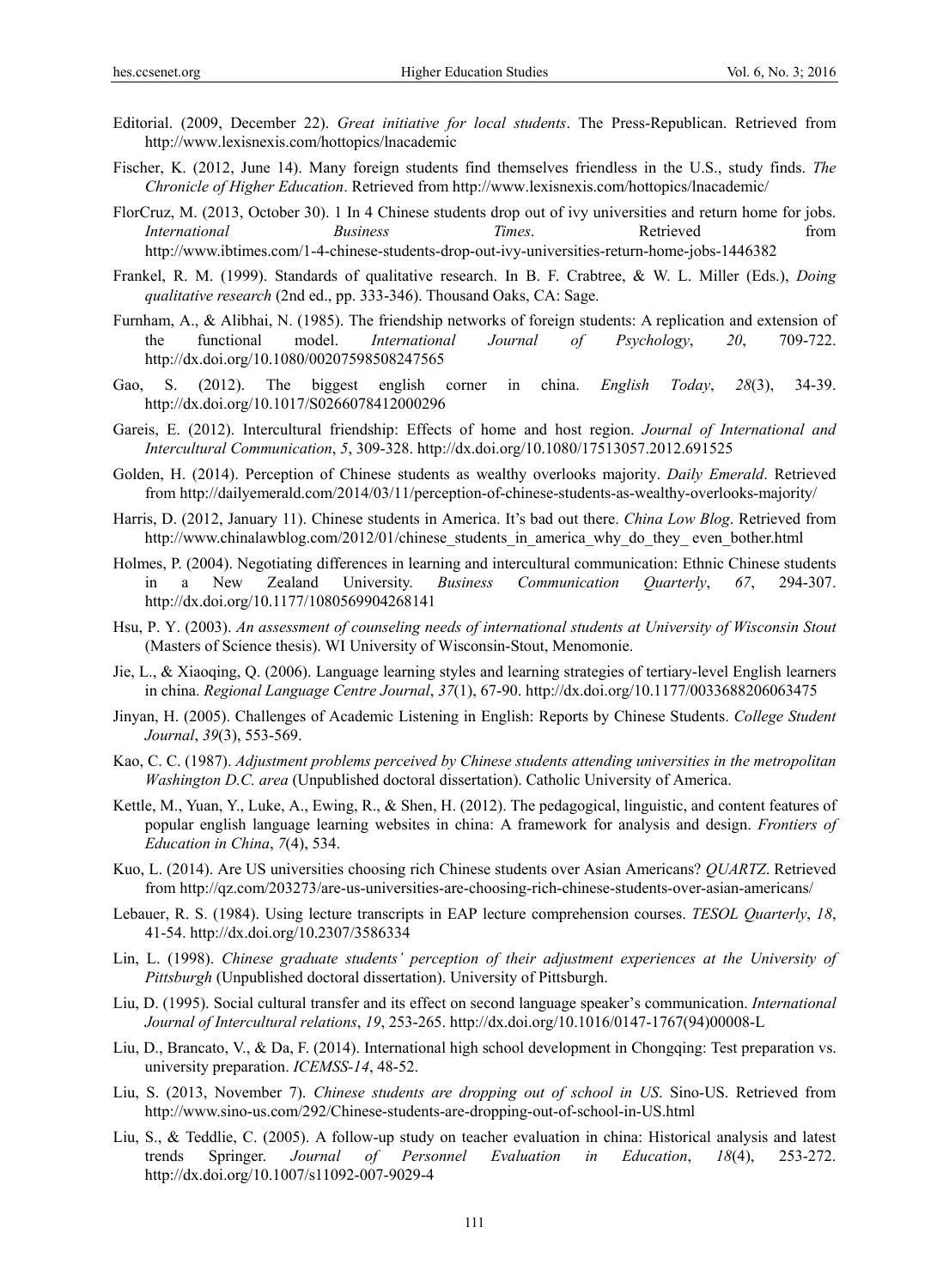- Liu, Y., & Lu, Z. (2011). Trajectories of Chinese students' sense of school belonging and academic achievement over the high school transition period. *Learning & Individual Differences*, *21*(2), 187-190. http://dx.doi.org/10.1016/j.lindif.2010.12.007
- Lou, H. (1989). *A study of adjustment problems of Chinese students in selected higher education institutions in the U.S.* (Unpublished doctoral dissertation). University of Minnesota.
- Luo, C. (2013, October 29). One in four Chinese students drop out of Ivy League schools. *South China Morning Post.* Retrieved from **Retrieved** from *Post*. http://www.scmp.com/news/china-insider/article/1342846/study-one-four-chinese-students-drop-out-ivy-lea gue-schools
- Marklein, M. B. (2009, December 8). Chinese college students flocking to U.S. campuses; "Strong dialogue" spurs a surge in enrollment. *USA Today*. Retrieved from http://www.lexisnexis.com/hottopics/lnacademic/
- McClure, J. W. (2007). International graduates' cross-cultural adjustment: Experiences, coping strategies, and suggested programmatic responses. *Teaching in Higher Education*, *12*(2), 199-217. http://dx.doi.org/10.1080/13562510701191976
- Meadows, L. M., & Morse, J. M. (2001). Constructing evidence within the qualitative project. In J. M. Morse, J. M. Swansen, & A. Kuzel (Eds.), *Nature of qualitative evidence* (pp. 187-200). Thousand Oaks, CA: Sage. http://dx.doi.org/10.4135/9781412986236.n8
- Moller, S., Stearns, E., Potochnick, S. R., & Southworth, S. (2011). Student Achievement and College Selectivity: How Changes in Achievement During High School Affect the Selectivity of College Attended. *Youth & Society*, *43*(2), 656-680. http://dx.doi.org/10.1177/0044118X10365629
- Moustakas, C. (1994). *Phenomenological research methods*. Thousand Oaks, CA: Sage. http://dx.doi.org/10.4135/9781412995658
- Nelson, C. (2013, November 1). Chinese Students Drive Record Number of International Students at US Campuses. *China Business Review*, *4*.
- Perkins, C. (1977). A comparison of the adjustment problems of three international groups. *Journal of College Student Personnel*, *18*(7), 382.
- Pope, D., & Donald, B. (2013, April 22). *Re: Are AP courses worth the effort? An interview with Stanford education expert Denise Pope* [Stanford Report]. Retrieved from http://news.stanford.edu/news/2013/april/advanced-placement-courses-032213.html
- Robinson, J., & Guan, X. (2012). The changing face of international education in china. *On the Horizon*, *20*(4), 305-312. http://dx.doi.org/10.1108/10748121211272443
- Ruiz, N. G. (2014, August 29). The geography of foreign students in U.S. higher education: Origins and destinations. *Brookings*. Retrieved from http://www.brookings.edu/research/interactives/2014/geography-of-foreign-students#/M10420
- Sam, D. L. (2001). Satisfaction with life among international students: An exploratory study. *Social Indicators Research*, *53*, 315-337. http://dx.doi.org/10.1023/A:1007108614571
- Sawir, E. (2005). Language difficulties of international students in Australia: The effects of prior learning experience. *International Education Journal*, *6*(5), 567-580.
- Sawir, E., Marginson, S., Deumert, A., Nyland, C., & Ramia, G. (2008). Loneliness and international students: An Australian study. *Journal of Studies in International Education*, *12*(2), 148-180. http://dx.doi.org/10.1177/1028315307299699
- Shao, H. (2014, January 17). Cash Heifers Are Here: The Luxurious Spending Habits of Overseas Chinese Students. *Forbes*. **Retrieved https://example.org/state.org/state.org/state.org/state.org/state.org/state.org/state.org/state.org/state.org/state.org/state.org/state.org/state.org/state.org/state.org/state.org/state.o** http://www.forbes.com/sites/hengshao/2014/01/17/cash-heifers-are-here-the-luxurious-spending-habits-of-o verseas-chinese-students/
- Steinberg, J. (2011, February 11). Recruiting in China pays off for U.S. colleges. *The New York Times*. Retrieved from http://www.lexisnexis.com/hottopics/lnacademic/
- Suido, S. M., Shaunessy, E., Michalowski, J., & Shaffer, E. S. (2008). Coping strategies of high school students in an International Baccalaureate program. *Psychology in the Schools*, *45*, 960-977. http://dx.doi.org/10.1002/pits.20345